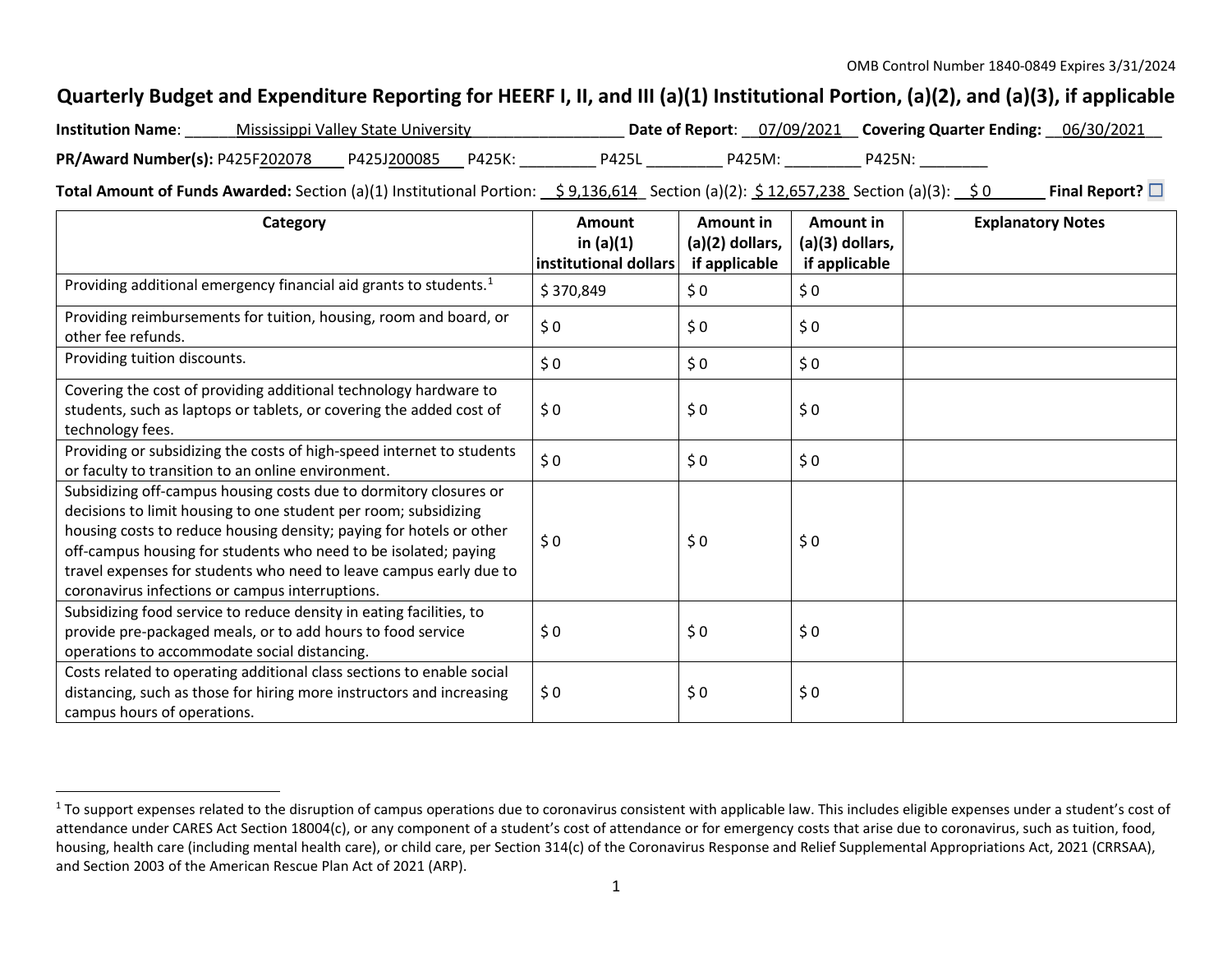<span id="page-1-3"></span><span id="page-1-2"></span><span id="page-1-1"></span><span id="page-1-0"></span>OMB Control Number 1840-0849 Expires 3/31/2024

| Category                                                                                                                                                                                                                                                                     | <b>Amount</b><br>in $(a)(1)$<br>institutional dollars | Amount in<br>(a)(2) dollars,<br>if applicable | Amount in<br>(a)(3) dollars,<br>if applicable | <b>Explanatory Notes</b>                                                                                                                     |
|------------------------------------------------------------------------------------------------------------------------------------------------------------------------------------------------------------------------------------------------------------------------------|-------------------------------------------------------|-----------------------------------------------|-----------------------------------------------|----------------------------------------------------------------------------------------------------------------------------------------------|
| Campus safety and operations. <sup>2</sup>                                                                                                                                                                                                                                   | \$0                                                   | \$86,021                                      | \$0                                           | PPE, cleaning supplies, sanitizing,<br>study shields                                                                                         |
| Purchasing, leasing, or renting additional instructional equipment<br>and supplies (such as laboratory equipment or computers) to reduce<br>the number of students sharing equipment or supplies during a class<br>period and to provide time for disinfection between uses. | \$0                                                   | \$0                                           | \$0                                           |                                                                                                                                              |
| Replacing lost revenue from academic sources. <sup>3</sup>                                                                                                                                                                                                                   | \$327,732                                             | \$0                                           | \$0                                           |                                                                                                                                              |
| Replacing lost revenue from auxiliary services sources (i.e., cancelled<br>ancillary events; disruption of food service, dorms, childcare, or<br>other facilities; cancellation of use of campus venues by other<br>organizations, lost parking revenue, etc.). <sup>3</sup> | \$116,372                                             | \$0                                           | \$0                                           |                                                                                                                                              |
| Purchasing faculty and staff training in online instruction; or paying<br>additional funds to staff who are providing training in addition to<br>their regular job responsibilities.                                                                                         | \$0                                                   | \$0                                           | \$0                                           |                                                                                                                                              |
| Purchasing, leasing, or renting additional equipment or software to<br>enable distance learning, or upgrading campus wi-fi access or<br>extending open networks to parking lots or public spaces, etc.                                                                       | \$0                                                   | \$382,198                                     | \$0                                           | Network upgrades                                                                                                                             |
| Other Uses of (a)(1) Institutional Portion funds. <sup>4</sup>                                                                                                                                                                                                               | \$0                                                   |                                               |                                               |                                                                                                                                              |
| Other Uses of (a)(2) or (a)(3) funds, if applicable. <sup>5</sup>                                                                                                                                                                                                            |                                                       | \$251,567                                     | \$0                                           | COVID-19 monitoring and testing;<br>contact tracing; items and services to<br>support social distancing,<br>isolation/quarantine, and reduce |

<sup>&</sup>lt;sup>2</sup> Including costs or expenses related to the disinfecting and cleaning of dorms and other campus facilities, purchases of personal protective equipment (PPE), purchases of cleaning supplies, adding personnel to increase the frequency of cleaning, the reconfiguration of facilities to promote social distancing, etc.

<sup>&</sup>lt;sup>3</sup> Please see the Department'[s HEERF Lost Revenue FAQs](https://www2.ed.gov/about/offices/list/ope/heerflostrevenuefaqs.pdf) (March 19, 2021) for more information regarding what may be appropriately included in an estimate of lost revenue.

 $4$  Please post additional documentation as appropriate and briefly explain in the "Explanatory Notes" section. Please note that funds for (a)(1) Institutional Portion may be used to defray expenses associated with coronavirus (including lost revenue, reimbursement for expenses already incurred, technology costs associated with a transition to distance education, faculty and staff trainings, and payroll).

<sup>&</sup>lt;sup>5</sup> Please post additional documentation as appropriate and briefly explain in the "Explanatory Notes" section. Please note that funds for (a)(2) and (a)(3) may be used to defray expenses associated with coronavirus (including lost revenue, reimbursement for expenses already incurred, technology costs associated with a transition to distance education, faculty and staff trainings, and payroll).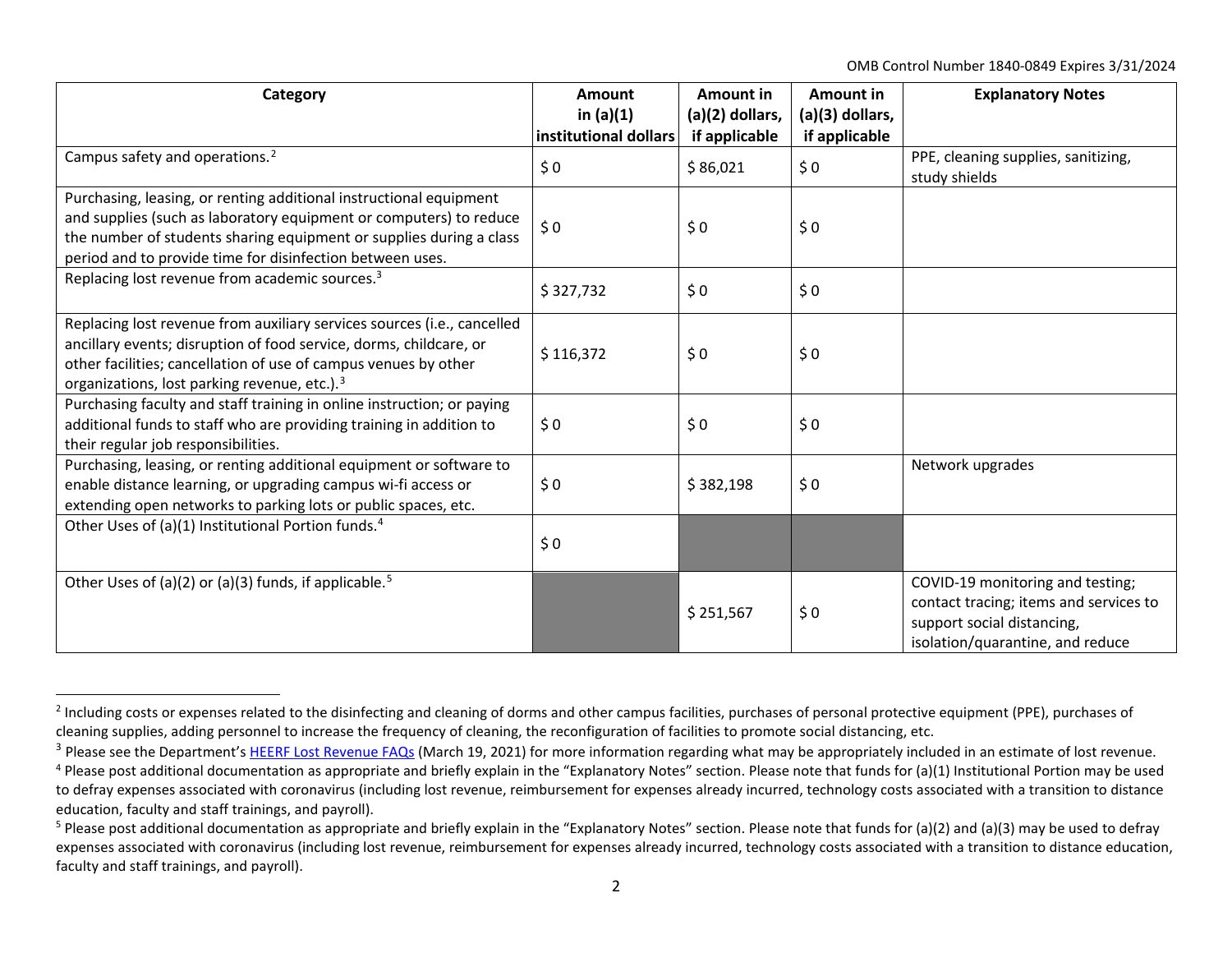OMB Control Number 1840-0849 Expires 3/31/2024

| Category                                       | <b>Amount</b><br>in $(a)(1)$<br>institutional dollars | Amount in<br>$(a)(2)$ dollars,<br>if applicable | Amount in<br>(a)(3) dollars,<br>if applicable | <b>Explanatory Notes</b>                                                 |
|------------------------------------------------|-------------------------------------------------------|-------------------------------------------------|-----------------------------------------------|--------------------------------------------------------------------------|
|                                                |                                                       |                                                 |                                               | transmission of COVID-19, direct<br>administrative costs, indirect costs |
| <b>Quarterly Expenditures for Each Program</b> | \$814,953                                             | \$719,786                                       | $\boldsymbol{\mathsf{S}}\,\boldsymbol{0}$     |                                                                          |
| <b>Total of Quarterly Expenditures</b>         | \$1,534,739                                           |                                                 |                                               |                                                                          |

## **Form Instructions**

*Completing the Form*: On each form, fill out the institution of higher education (IHE or institution) name, the date of the report, the appropriate quarter the report covers (September 30, December 31, March 31, June 30), the 11-digit PR/Award Number (number is found in Box 2 of your Grant Award Notification (GAN)) for each HEERF grant funding stream as applicable, the total amount of funds awarded by the Department (including reserve funds if awarded), and check the box if the report is a "final report." Institutions that expended HEERF grant funds during the calendar quarter from January 1 – March 30, 2021 are required to post the quarterly report that involved the expenditure of HEERF II CRRSAA and HEERF I CARES Act funds. The Department did not previously affirmatively indicate this reporting requirement was in place for HEERF II CRRSAA funds. As such, institutions may have until the end of the second calendar quarter, June 30, 2021, to post these retroactive reports if they have not already done so. For the July 10, 2021 quarterly reporting deadline, institutions are encouraged, but not required to, submit the quarterly reports (this institutional reporting form and the student quarterly report) to the Department by emailing those reports as PDF attachments to [HEERFreporting@ed.gov.](mailto:HEERFreporting@ed.gov)

In the chart, an institution must specify the amount of expended HEERF I, II, and IIII funds for each funding category: (a)(1) Institutional Portion; (a)(2), and (a)(3), if applicable. (a)(2) funds include Assistance Listing Numbers (ALNs) 84.425J (Historically Black Colleges and Universities (HBCUs)), 84.425K (Tribally Controlled Colleges and Universities (TCCUs)), 84.425L (Minority Serving Institutions (MSIs)), 84.425M (Strengthening Institutions Program (SIP)); (a)(3) funds are for ALN 84.425N (Fund for the Improvement of Postsecondary Education (FIPSE) Formula Grant) and 84.425S (SAIHE). Each category is deliberately broad and may not capture specific grant program requirements. Explanatory footnotes help clarify certain reporting categories. While some items in the chart are blocked out, please note that the blocking of such items is consistent with Department guidance and FAQs and is not definitive. Provide brief explanatory notes for how funds were expended, including the title and brief description of each project or activity in which funds were expended. Do not include personally identifiable information (PII). Calculate the amount of the (a)(1) Institutional Portion, (a)(2) and (a)(3) funds in the "Quarterly Expenditures for each Program" row, and the grand total of all three in the "Total of Quarterly Expenditures" row. Round expenditures to the nearest dollar.

*Posting the Form*: This form must be conspicuously posted on the institution's primary website on the same page the reports of the IHE's activities as to the emergency financial aid grants to students made with funds from the IHE's allocation under (a)(1) of the CARES Act, CRRSAA, and ARP (Student Aid Portion) are posted. It may be posted in an HTML webpage format or as a link to a PDF. A new separate form must be posted covering each quarterly reporting period (September 30, December 31, March 31, June 30), concluding after either (1) posting the quarterly report ending September 30, 2023 or (2) when an institution has expended and liquidated all (a)(1) Institutional Portion, (a)(2), and (a)(3) funds and checks the "final report" box. IHEs must post this quarterly report form no later than 10 days after the end of each calendar quarter (October 10, January 10, April 10, July 10). Each quarterly report must be separately maintained on an